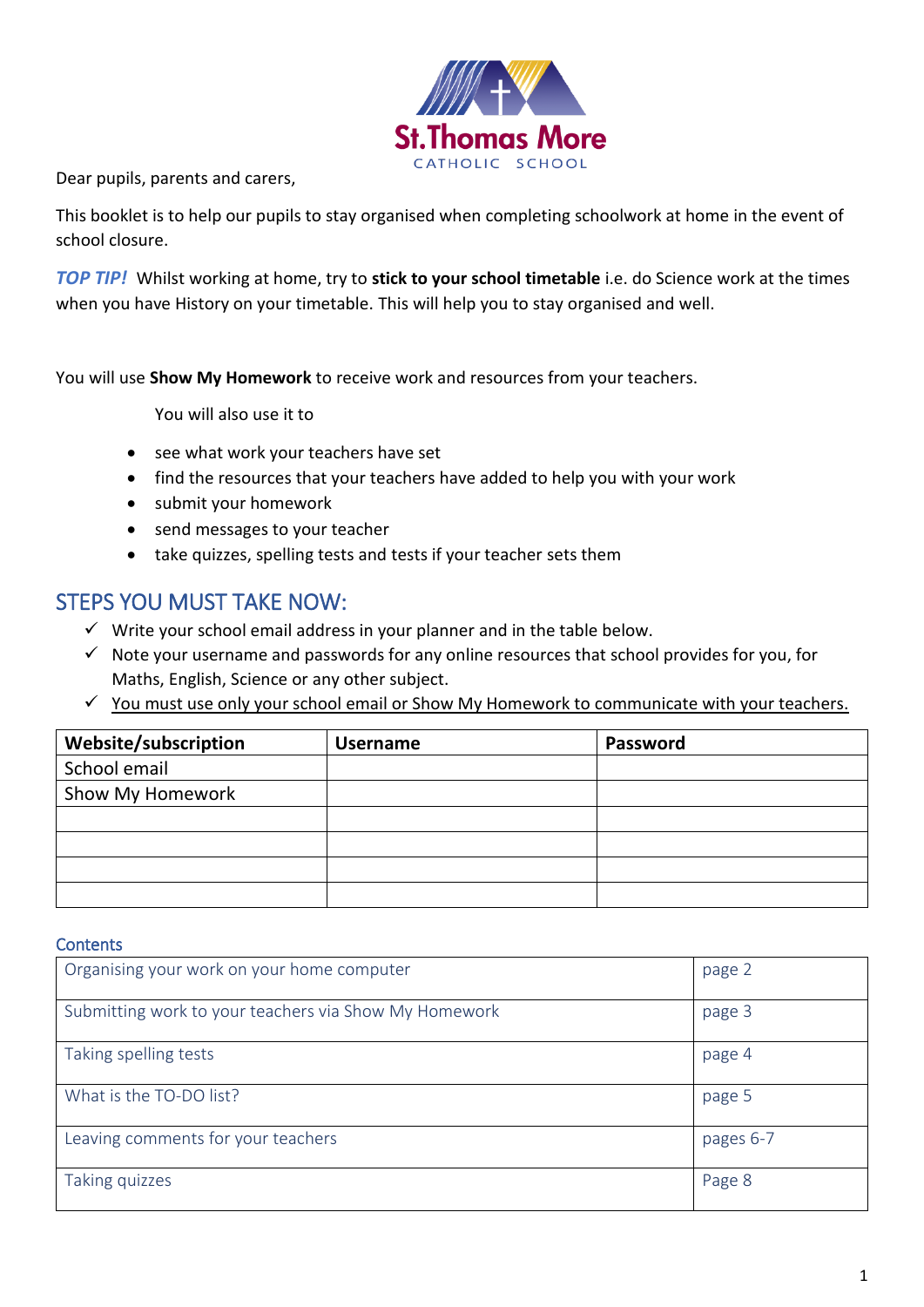## **ORGANISING YOUR WORK ON A COMPUTER**

Keep your work organised on your home computer by making a folder for each subject. Like this one:

| ∧<br>Name              | Date modified    | Type               |
|------------------------|------------------|--------------------|
| Art                    | 15/03/2020 17:55 | File folder        |
| Computing              | 15/03/2020 17:54 | <b>File folder</b> |
| Design and Technology  | 15/03/2020 17:55 | <b>File folder</b> |
| Drama                  | 15/03/2020 17:56 | <b>File folder</b> |
| English                | 15/03/2020 17:54 | <b>File folder</b> |
| <b>Food Technology</b> | 15/03/2020 17:55 | File folder        |
| French                 | 15/03/2020 17:55 | File folder        |
| Geography              | 15/03/2020 17:54 | <b>File folder</b> |
| History                | 15/03/2020 17:54 | <b>File folder</b> |
| <b>Maths</b>           | 15/03/2020 17:54 | <b>File folder</b> |
| Music                  | 15/03/2020 17:54 | <b>File folder</b> |
| PE                     | 15/03/2020 17:56 | File folder        |
| <b>RE</b>              | 15/03/2020 17:54 | File folder        |
| Science                | 15/03/2020 17:54 | File folder        |
| Spanish                | 15/03/2020 17:55 | File folder        |

Save your work with a clear name that includes the topic and the date (e.g. Jewish Holy Books 26.03.2020). Like this:

 $\land$ Name Jewish Holy Books 15.03.2020

Judaism Key Words 10.03.2020

Passover 20.03.2020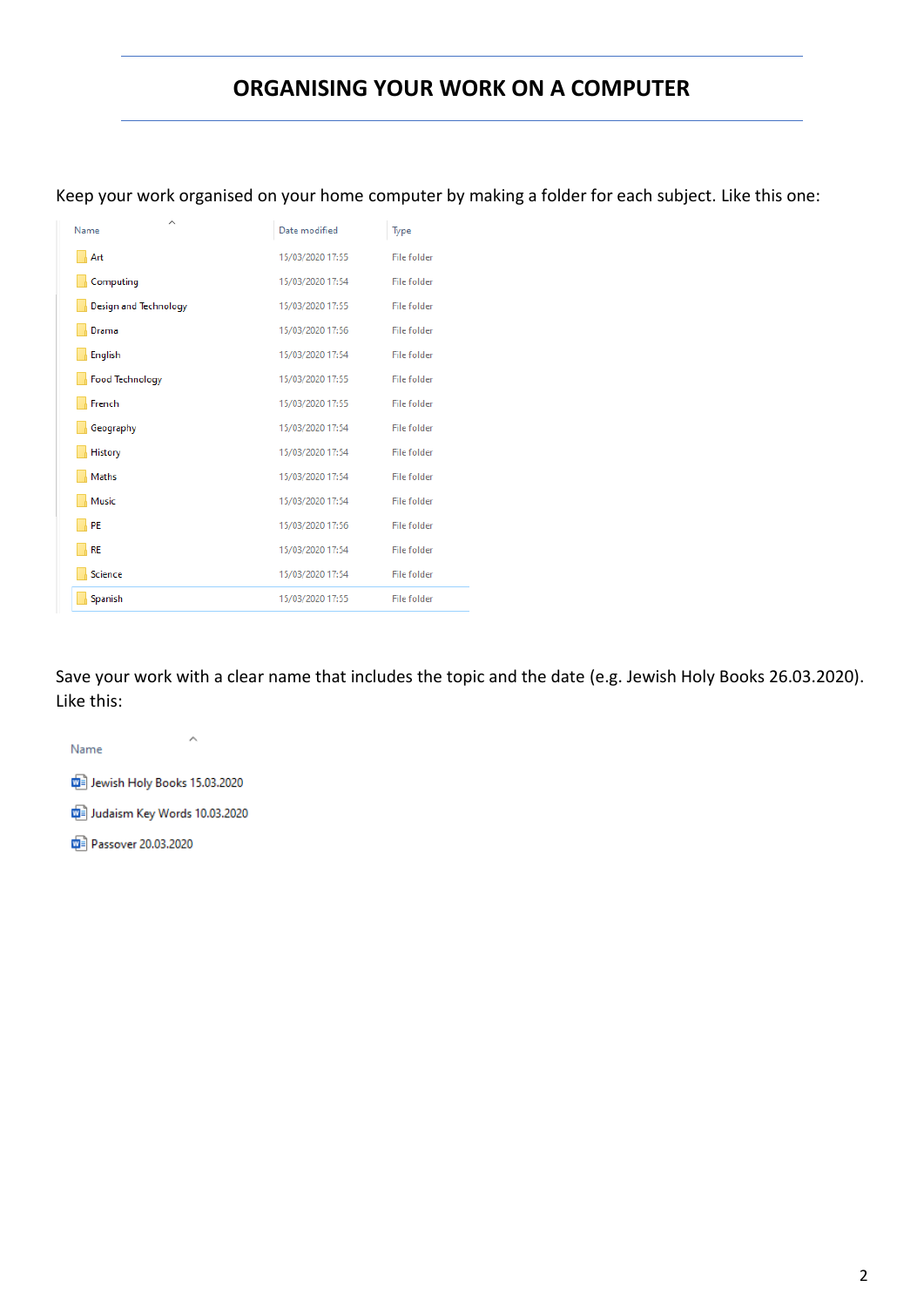## **SUBMITTING WORK TO YOUR TEACHERS VIA SHOW MY HOMEWORK**

Click on the link to read the article and see a video that shows you what to do

<https://help.teamsatchel.com/en/articles/2912000-submitting-my-work-online>

## **Submitting Work Online via the Browser**

On a computer, your online homework will have three tabs along the top: Description, Results, and Submit.

- 1. Select *Submit*
- 2. Next, either type your answer online in the text editor or upload a document from your computer, Google Drive or Dropbox
- 3. Then click on *Submit assignment to teacher* to notify your teacher of your submission

You can also save your progress as a draft at any time and come back to finish the task later.

## **Submitting Work Online via the App**

You can also upload documents and images straight from your mobile device via the Show My Homework App:

- 1. Click on the *paperclip* in the bottom left-hand corner of the screen
- 2. Select where you want to upload your file from, e.g. your picture gallery, Dropbox or Google drive
- 3. Choose the correct file and click *Upload*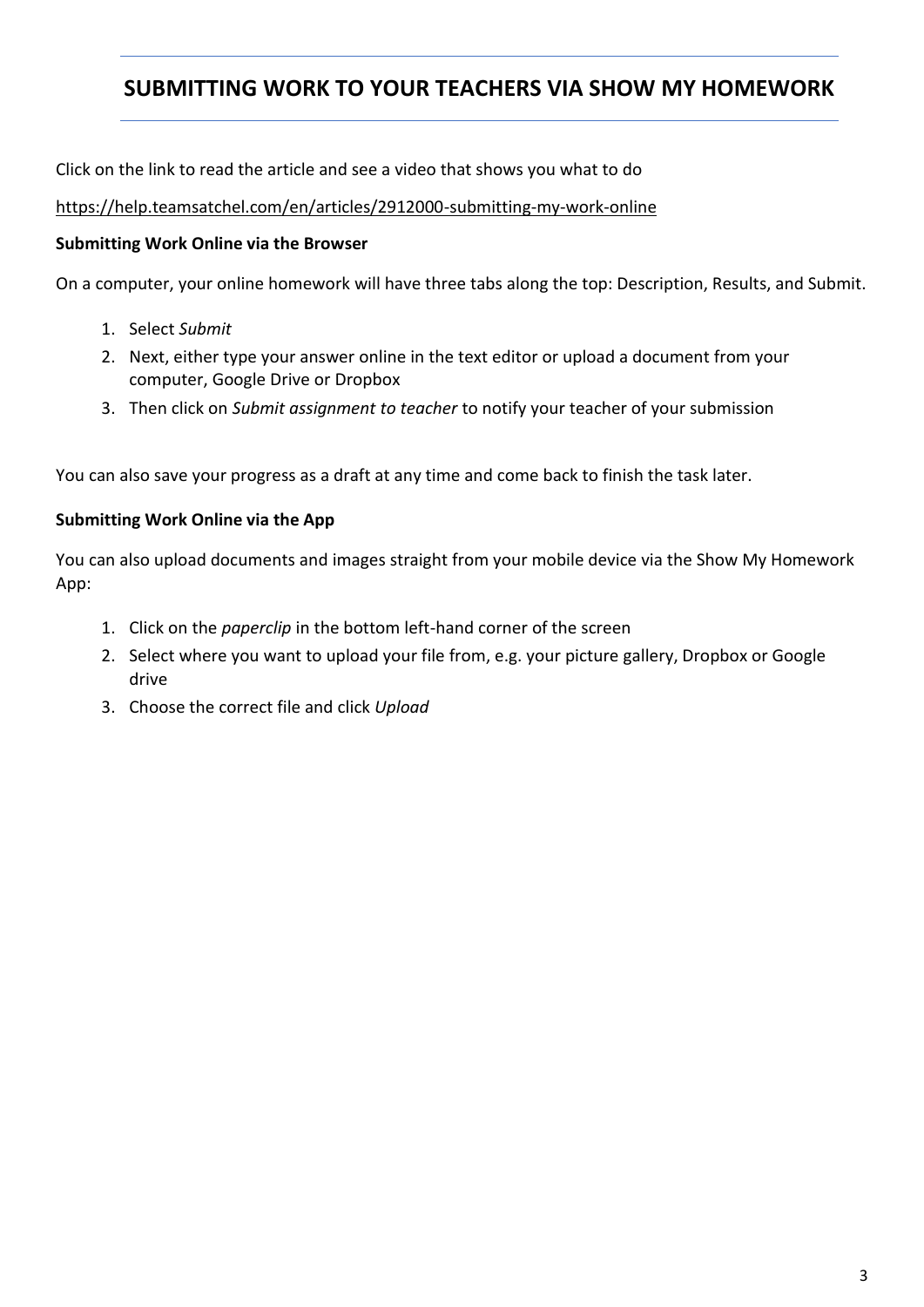# **TAKING SPELLING TESTS AS A STUDENT**

### Learn your spellings online - you have 3 lives!

Your teacher can set you a spelling test for you to complete on your Satchel account, either in the browser or on the Show My Homework app. If you take the spelling test in the browser, you will be able to practice sample words by clicking *Practice test.*

## **Taking a spelling test**

Spelling tests can only be taken from your [student account.](http://help.teamsatchel.com/en/articles/2911888-logging-in-as-a-student) If you do not see the option *Start spelling test*, then you may be accidentally logged into your parent's account.

| <b>△/ Spanish numbers</b>                                                                                                                                               |  |  |
|-------------------------------------------------------------------------------------------------------------------------------------------------------------------------|--|--|
| Spanish numbers B                                                                                                                                                       |  |  |
| Description                                                                                                                                                             |  |  |
|                                                                                                                                                                         |  |  |
| Spanish                                                                                                                                                                 |  |  |
| Spanish numbers                                                                                                                                                         |  |  |
| Ms. A Ray set this assignment for group F8 - Spanish                                                                                                                    |  |  |
| Due on Sat 05 Aug<br>Set on Tue 01 Aug                                                                                                                                  |  |  |
| A voice will play the word and you may replay this as many times as you wish.<br>You are allowed 3 attempts per spelling. On the 3rd try a hint will be displayed.<br>۰ |  |  |
| This quiz will cover Spanish number spelling up to ten.                                                                                                                 |  |  |
| <b>Start spelling test</b><br><b>Practice test</b>                                                                                                                      |  |  |

Taking a spelling test in the browser is very similar to taking a spelling test in the app. When you are ready, click on *Start spelling test.* The first word will be spoken out loud and you can click *Play* sound as many times as necessary as there is no time limit.

You will have 3 attempts for each word to complete the spelling accurately. On your third try you'll see a hint, which will include a few letters to help you identify the word. In some cases, your teacher may have also provided you with a sentence for some context. In the app you can click on the information button to see this sentence.

When you finish your spelling test, you get your score

right away. Just click on *View results* for a handy breakdown of your attempts along with the correct spellings.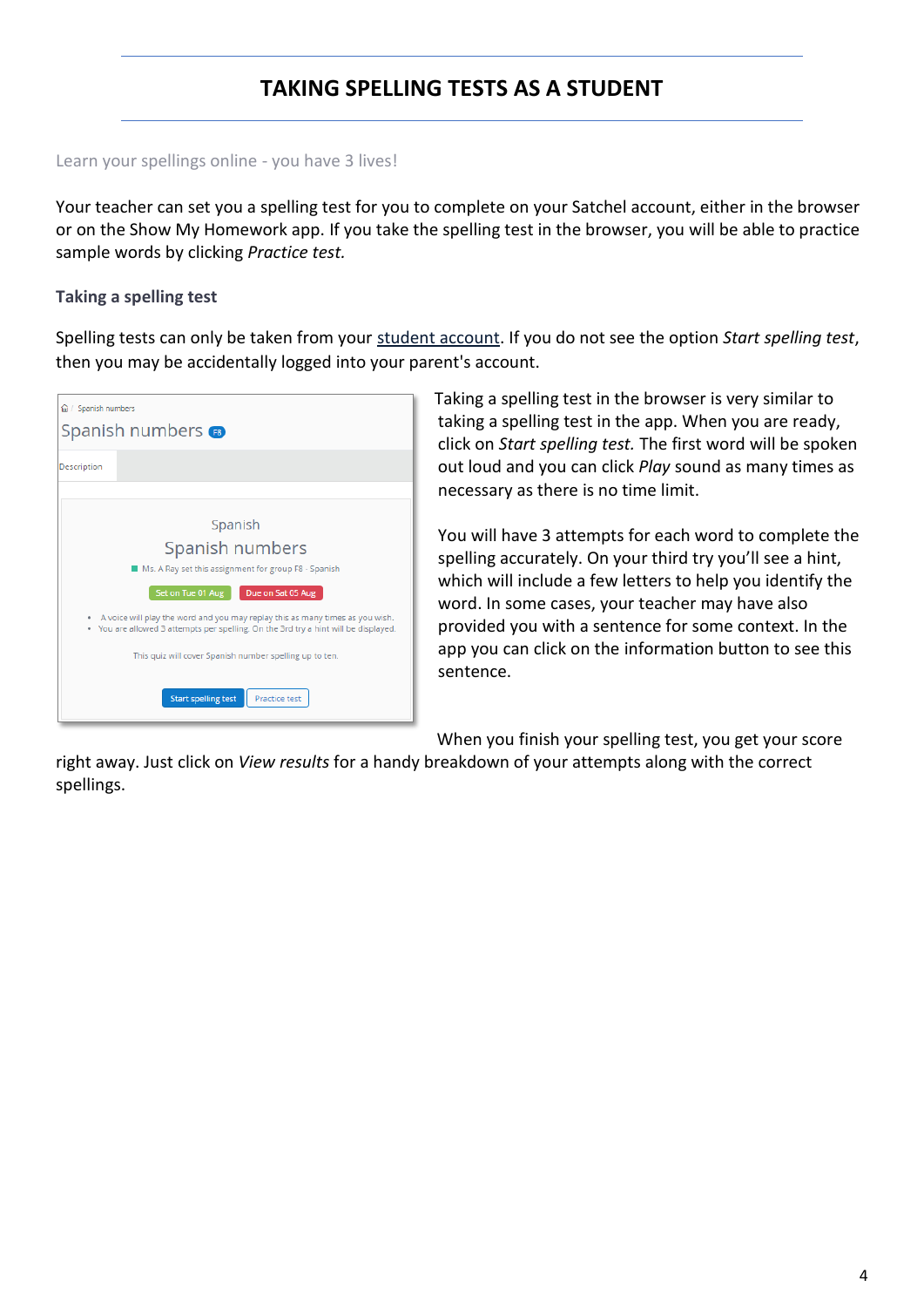# **WHAT IS THE TO-DO LIST?**

#### Stay organised with your to-do list

The To-do list is an organisational tool to help you keep on top of your deadlines. Any work assigned by your teachers will appear on the To-do list.

**How to use the To-do list**

**Finding your homework tasks**

Tasks are divided between two tabs: Issued and Completed. When you are assigned a homework task you will see it in the Issued tab. From the Issued tab you can click the task to view the homework details or mark the work as complete. You can use the search box to find specific tasks using keywords.

The items in both lists will be ordered by week with the oldest items at the top and the newest based on the due date for the homework. There are four subheadings:

#### **Past due**

If an item is past its due date, it will appear at the top of the To-do list under this heading

#### **This week**

The tasks due this week appear next under this heading **Next week**

The tasks due next week appear under this heading **Later**

All other homework set after next week will appear under this final heading

| Q / To-do list / Issued |                                                                                                                                    |   |
|-------------------------|------------------------------------------------------------------------------------------------------------------------------------|---|
| To-do list              |                                                                                                                                    |   |
| <b>Issued</b>           | Completed                                                                                                                          |   |
| Search                  | Filter list by using key words in the search box<br>Past due                                                                       |   |
| Monday<br>July          | Mice of Men<br>I have set a piece of work for you to complete based on the<br>Homework for group Eng1-Ch - English - Mr. I. Mehmed | П |
|                         | This week                                                                                                                          |   |
| Friday<br>August        | Henry VIII<br>best for rainfall attachment in app.<br>Homework for group German 6 - History - Ms. R. Muhoza                        |   |
|                         | Next week                                                                                                                          |   |
| Thursday<br>August      | Jane Austen Quiz<br>Please take the following quiz about Pride and Prejudice.<br>Quiz for group German 6 - English - Ms. R. Muhoza |   |
|                         | Later                                                                                                                              |   |
| Wednesday<br>September  | <b>Dictation Test</b><br>Dictation<br>SpellingTest for group German 6 - English - Ms. R. Muhoza                                    | П |

#### **Marking homework as completed**

You can only mark off homework as complete from your student account. A task can be marked as completed by clicking the box next to the task. If you've accidentally marked a homework as completed, simply go to the Completed tab and un-tick the box for the homework ask. The task will reappear in the Issued tab.

## **Top tip:**

As the To-do list is simply an organisational tool, marking a homework as complete does not submit homework or communicate to the teacher that the homework is completed!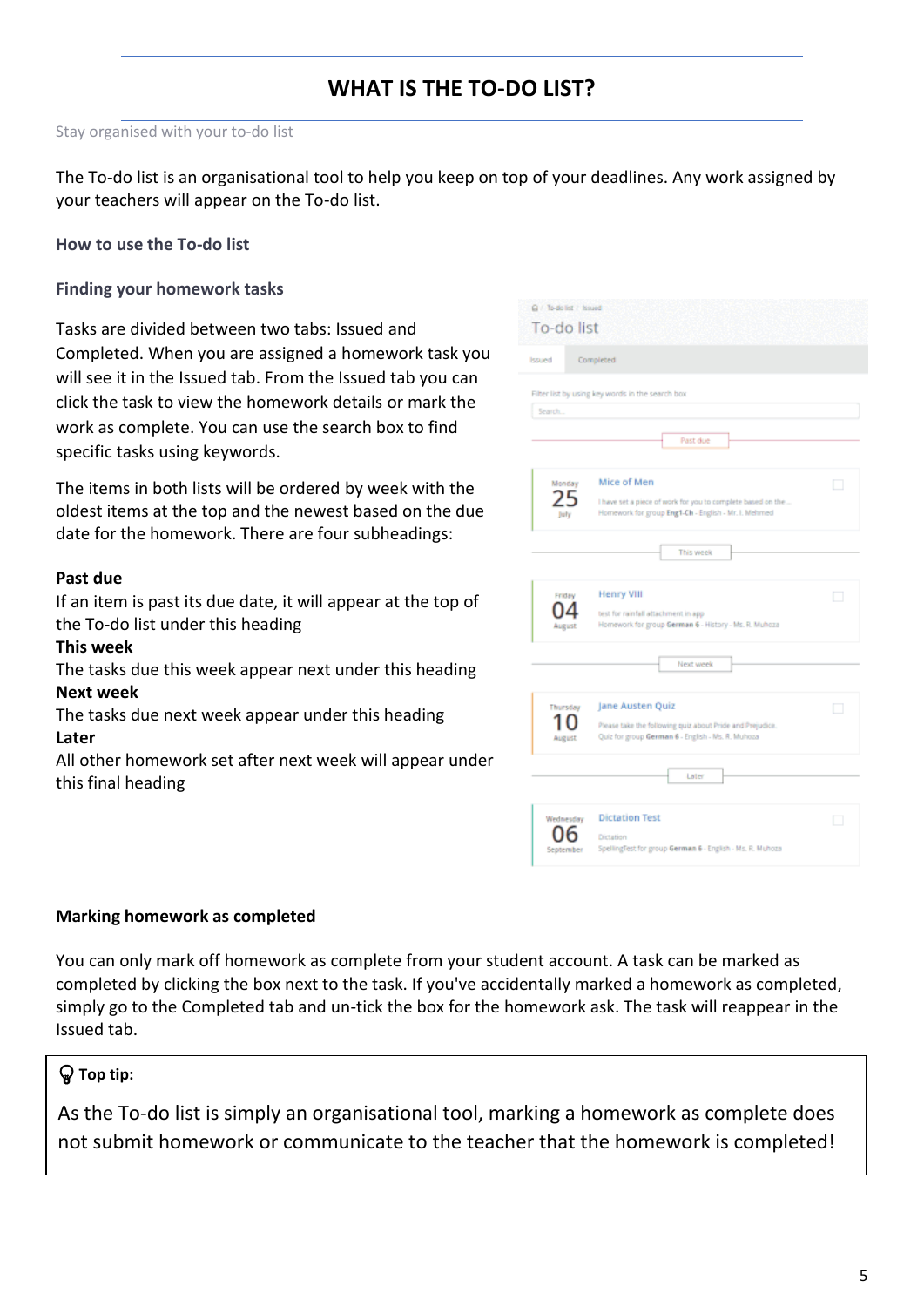## **LEAVING COMMENTS FOR YOUR TEACHERS**

Have a question about your homework and need to send your teacher a message? Leave a comment!

The Comments feature allows students to communicate with their teachers through Satchel One. Your teacher will be able to see the comments you leave for them and your teacher will be able to leave comments for you.

Although your parent will be able to see comments left by both of you, they will not be able to leave comments themselves. No other students will be able to see your comments.

#### **How to leave a comment**

| Jealousy in Shakespeare's Othello (8D)                                                               | d / Jealousy in Shakespeare's Othello / Results |
|------------------------------------------------------------------------------------------------------|-------------------------------------------------|
| <b>Description</b><br>Submit<br><b>Results</b>                                                       | Actions $\vee$                                  |
| <b>Online submission</b><br>Grade<br>$\overline{\phantom{a}}$                                        | <b>Enter your comment below</b>                 |
| Have you turned in your homework yet? Once you do, your teacher will share<br>feedback for you here. | 0/1000<br>Post comment                          |

**Leave a comment in the browser**

Comments can only be left on the homework task itself, so you will need to locate the homework task first. You can locate the task by finding it on your To-do list, your Homework calendar, or by searching for it by name in the top right-hand search bar.

Once you've selected the homework task you would like to comment on, click the *Results* tab and type your comment in the text box. When you've submitted your comment by clicking *Post comment*, your teacher will be be notified of this comment in their account under the notifications button. If they have push notifications enabled on the app, they will be notified by push notification as well.

### **Leave a comment in the app**

| all EE 全<br>$\zeta$ To do                                           | 12:27<br><b>Details</b>                                         | * 76%<br>ര             |
|---------------------------------------------------------------------|-----------------------------------------------------------------|------------------------|
| Assignment                                                          | Jealousy in Shakespeare's Othello                               |                        |
| English - 8D<br>Miss Chapple set this homework<br>Set on Mon 23 Sep |                                                                 | ◈<br>Due on Sat 28 Sep |
| Description >                                                       |                                                                 |                        |
| Status: Not submitted <sup>@</sup>                                  |                                                                 |                        |
| Activity                                                            | Today                                                           |                        |
|                                                                     | <b>Fridrik Horvat</b><br>I'm not sure how to answer question 4. | $12.26 \text{ cm}$     |
|                                                                     |                                                                 |                        |
|                                                                     |                                                                 |                        |

Send

 $\bigcirc$  Message

You can also leave a comment for your teacher on your Show My Homework app by tapping the text box at the bottom of the homework description screen. Any comments left by your or your teacher will also appear on this screen under Activity.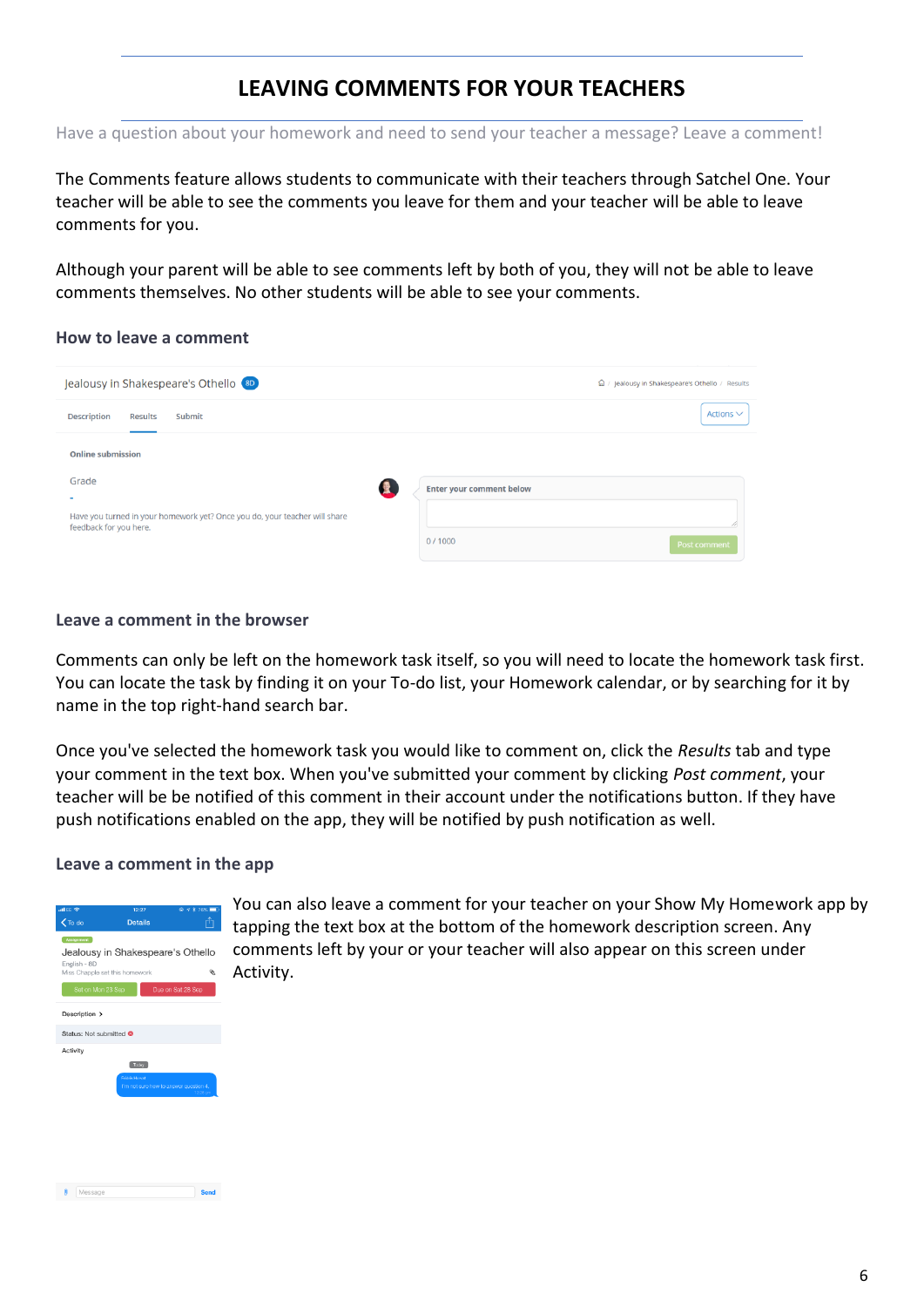### **How to read comments from your teacher**

|                                                                                                      |                                 | Search for homework |                                                        |              | EN <sub>1</sub> |
|------------------------------------------------------------------------------------------------------|---------------------------------|---------------------|--------------------------------------------------------|--------------|-----------------|
| Jealousy in Shakespeare's Othello (8D)                                                               |                                 |                     | Miss H. Chapple<br>Marked your homework<br>a month ago |              | <b>Results</b>  |
| <b>Description</b><br>Submit<br><b>Results</b><br><b>Online submission</b>                           |                                 |                     | Miss H. Chapple<br>Marked your homework<br>a month ago |              | $s \vee$        |
| Grade<br>$\overline{\phantom{0}}$                                                                    | <b>Enter your comment below</b> |                     | Mr J. O'Leary<br>Added a new comment<br>a month ago    |              |                 |
| Have you turned in your homework yet? Once you do, your teacher will share<br>feedback for you here. |                                 |                     | View all notifications                                 |              |                 |
|                                                                                                      | 0/1000                          |                     |                                                        | Post comment |                 |

When your teacher leaves a comment for you, you will be notified in your account under the notice button. Click on the *notification bell* in the top-right of the page to view all of your notifications. When you click on a comment notice, you will be taken to the Assess page where the comment left by your student is displayed. You can reply to the comment by simply adding another comment.

If you have [push notifications enabled](http://help.teamsatchel.com/en/articles/2911879-managing-email-and-push-notifications) on the app, you will also be notified of teacher comments via push notification.

### **Deleting Comments**

As a student, you are unable to delete comments you have left your teacher. If you made a mistake on a previous comment, you can leave another comment for your teacher with the correct information.